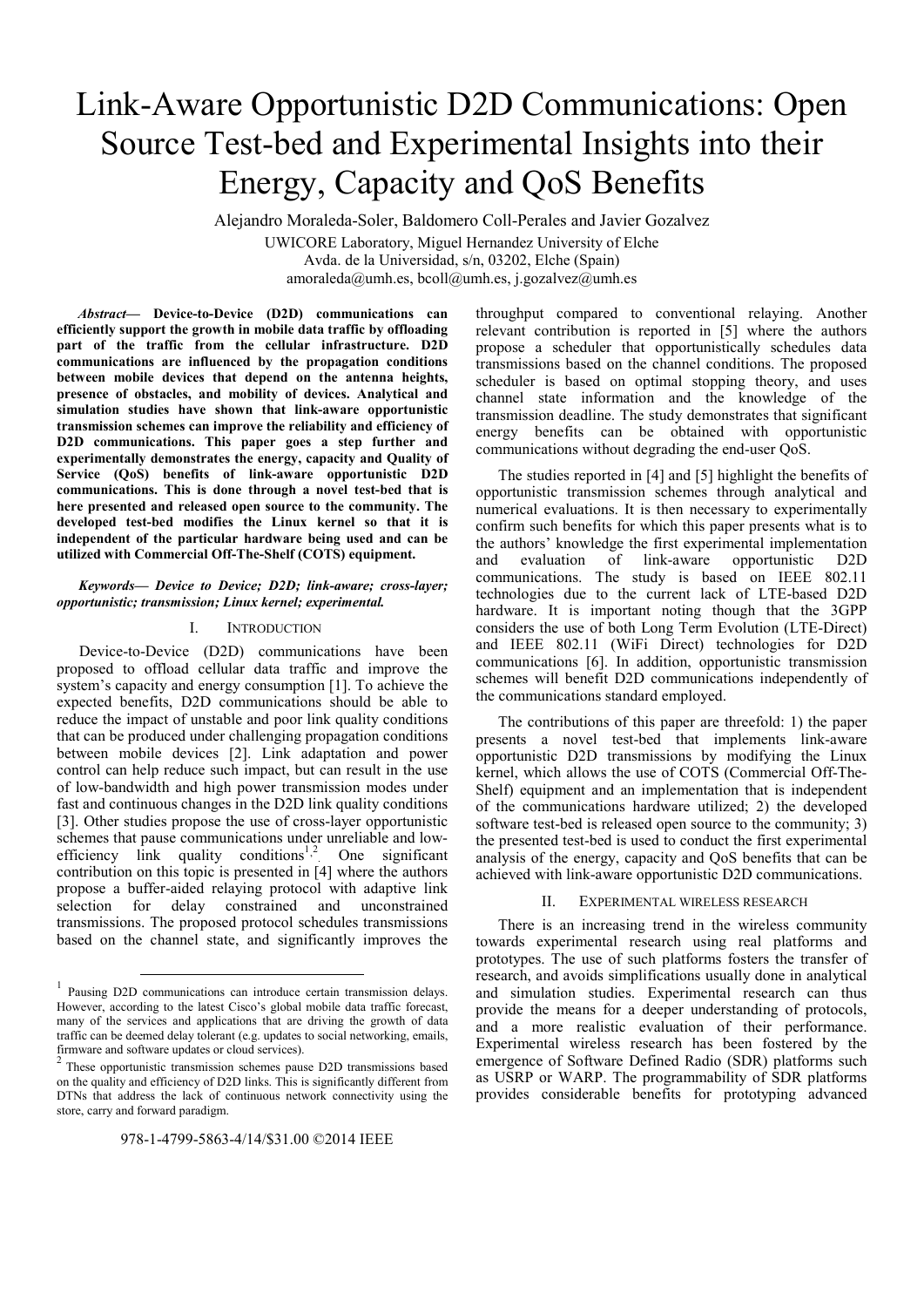wireless communications and networking protocols. SDR platforms are thus commonly employed for experimental cross-layer wireless research. For example, [7] utilizes an SDR platform to investigate and test a joint cross-layer and cooperative PHY/MAC layer that utilizes intermediate relays to improve quality. Despite its benefits, it is challenging to achieve with SDR platforms similar performance levels to that obtained with commercial devices due to the software processing delays [7]. An alternative is the use of open source drivers (e.g. madwifi, ath9k, HostAP or iwlwifi). Using this approach, [8] implements and evaluates two new QoS support schemes for IEEE 802.11e that serves stations based on the priority of the group they belong to or the priority of the contents of the packets to be transmitted. Compared to SDR platforms, the use of open source drivers maintains the performance levels of commercial hardware, but can limit the capacity to modify the normal operation of protocols depending on how open is the access to the HAL (Hardware Abstraction Layer). In fact, no implementation of opportunistic transmission schemes using open source drivers has been found in the literature. The use of open source drivers also tights a particular implementation to the communications hardware controlled by the drivers. Such 'coupling' can be avoided when the implementation is done modifying open source operating systems such as Linux. In this case, the implementation is not tight to a particular hardware and commercial performance levels can still be maintained. This approach is used in [9] where the authors utilize the Click software architecture to implement and test a novel scheduling algorithm for 802.11 that prevents nodes experiencing poor channel conditions from monopolizing the wireless medium. In [10], the authors modify the Linux kernel in an Android device to enable the IBSS (or ad-hoc) mode. The authors also create sockets between the kernel space and the user space to monitor the link quality conditions and check the stability and the performance of the IBSS network. Considering its advantages, this study opted for the option of modifying the default 802.11 implementation under the Linux kernel to implement what is, to the authors' knowledge, the first experimental test-bed for link-aware opportunistic D2D communications.

# III. LINK-AWARE OPPORTUNISTIC D2D TEST-BED

The objective of this study is to experimentally demonstrate the energy, capacity and QoS benefits of linkaware opportunistic D2D communications. To this aim, a linkaware opportunistic transmission scheme is implemented in an experimental test-bed. The scheme determines when the data transmission between two devices should be paused/re-started in order to improve performance and reliability, and reduce energy consumption and channel occupancy/utilization. The implemented scheme has been designed to experimentally demonstrate the benefits of link-aware opportunistic D2D communications, but does not pretend to be optimum. The scheme is implemented modifying the default 802.11 implementation in the Linux kernel, in particular its Medium Access Control (MAC) sub-layer (<linux/net/mac80211>). The implemented scheme is released open source at http://www.uwicore.umh.es/opportunities/Opp-D2D.html.

## *A. Link-aware opportunistic transmission scheme*

The implemented test-bed considers two IEEE 802.11 mobile devices that exchange data, management and control packets. These packets are necessary to maintain and manage the network connectivity, and measure the D2D link performance. It is important noting that the opportunistic transmission scheme is only applied to the transmission of data packets, and not to the transmission of management and control packets. The two mobile devices can hence continuously monitor the link quality even if the transmission of data packets is paused due to the inefficiency of D2D links.

The implemented opportunistic transmission scheme uses the Received Signal Strength Indicator (RSSI) link quality metric to schedule transmissions. This metric was chosen since it can be experimentally obtained at low computational cost in most wireless devices. In particular, the implemented scheme estimates the link quality conditions between two mobile devices using the measured RSSI levels of all received packets (data, management, and control). The scheme is aimed at improving the efficiency and performance of D2D communications by avoiding unnecessary (and inefficient) transmissions when the link quality conditions are not good. Such conditions are here identified by an RSSI threshold  $(RSSI_{thr})$ . The scheme pauses D2D transmissions between devices when the measured link quality conditions are below  $RSSI_{thr}$ . To account for fast variations of the link quality, D2D communications should not be paused when a single RSSI measurement is below *RSSI<sub>thr*</sub>, but instead when the average RSSI (*RSSI<sub>avg</sub>*) measured for the last *Nb* Rx received packets is below  $RSSI_{thr}$ . It is also important to consider the fact that D2D Line-Of-Sight (LOS) conditions are likely to be intermittently lost because of the presence of vehicles, obstacles, etc., which will result in temporary drops of the RSSI that do not correspond to a disconnected D2D link. The implemented scheme allows then a number (*Nb\_BelowThr*) of consecutive  $RSSI_{avg}$  values below  $RSSI_{thr}$  before pausing the data transmission between two mobile devices. If a D2D link gets disconnected, no packets are received and the link quality cannot be estimated. To avoid trying to transmit data packets when a D2D link is disconnected, the implemented scheme logs the time elapsed from the last packet received from the D2D counterpart. If such time is higher than *T<sub>disconnection*, the</sub> D2D data transmissions are also paused.

The link-aware opportunistic scheme has been implemented in a module at the MAC sub-layer. The module manages the data packets coming from the upper layers, and decides whether they are passed to the physical layer as soon as they are received from the upper layers, or they are stored in a buffer<sup>3</sup>. The decision to transmit or store the data packets is based on the experienced D2D link quality conditions. The implemented module also checks every  $T_{Buffer}$  seconds whether the link quality conditions have improved and the stored data packets can be transmitted. An additional module has been implemented to log the RSSI and timestamp of the received packets from the D2D counterpart.

<sup>&</sup>lt;sup>3</sup> The implementation of this module had to ensure that it would not interfere with processes from high layers that could affect the users' applications. In addition, it is important it does not modify any timing-dependent standard process such as the contention mechanisms to access the radio channel.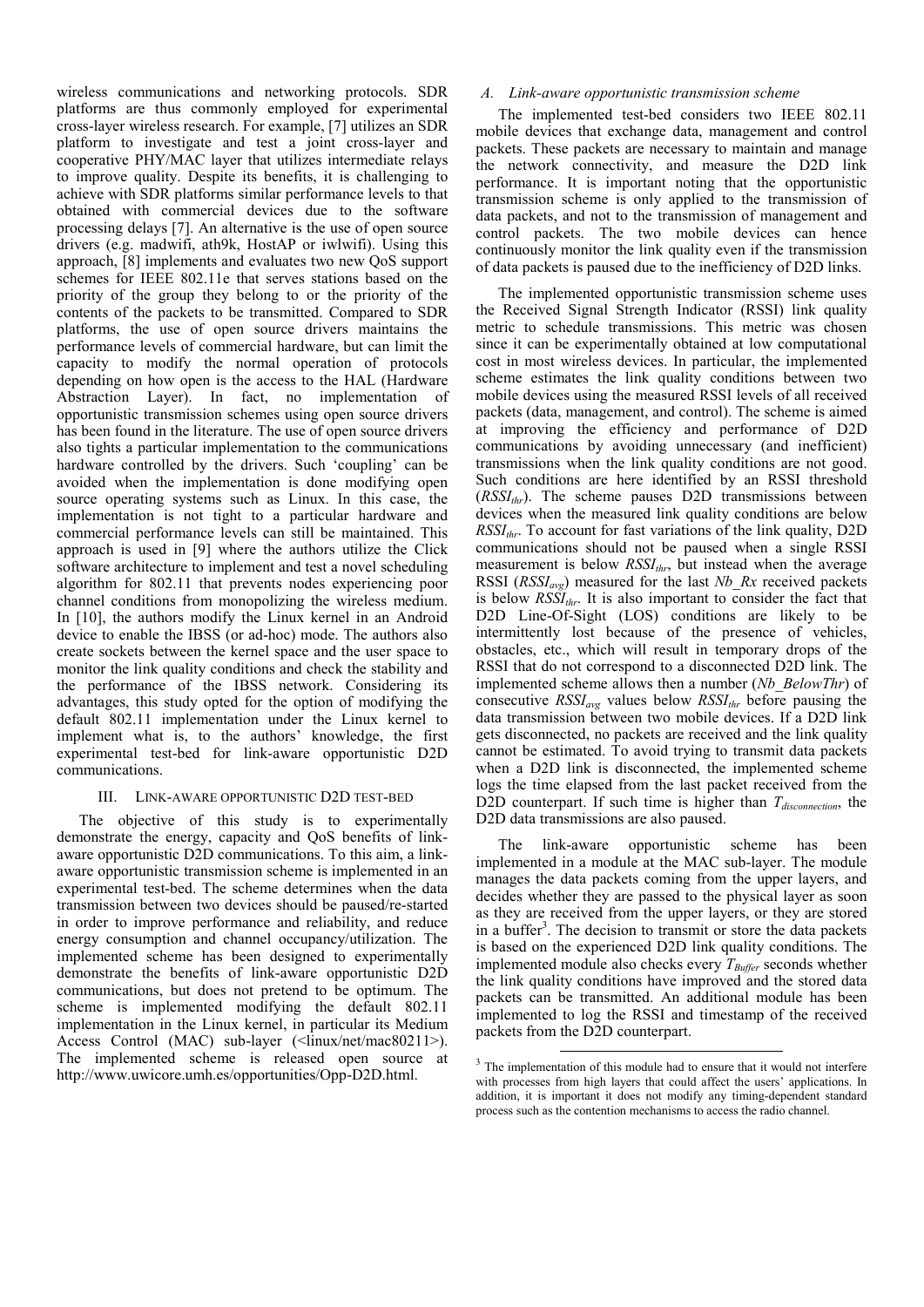# *B. Implementation at the Linux kernel*

The link-aware opportunistic transmission scheme is implemented at the MAC sub-layer of the default 802.11 implementation in the Linux kernel (Ubuntu 13.04, 3.8.9-19 kernel version. <linux/net/mac80211>). The current implementation uses the Linux kernel Backports project that accelerates and facilitates modifications in the Linux kernel, and allows mounting the desired <mac80211> module changes without having to recompile the entire kernel. The 802.11 MAC changes when receiving packets are implemented in the  $\langle$ rx.c $>$  file. These changes refer to the need to log the RSSI level and the timestamp of the received data, management and control packets from the counterpart. The changes have been implemented in the  $\leq$ ieee $80211~\text{rx}$ ()> function that is the first function executed when a packet arrives to the <mac80211> kernel module from lower layers. The transmission 802.11 MAC changes are implemented in the  $\langle tx, c \rangle$  file. These changes refer to the implementation of the module that decides whether data packets are transmitted or stored in the buffer based on the experienced D2D link quality conditions. The module has been implemented in the  $\leq$ ieee80211 tx frags()> function that is the last function executed in the  $\langle \text{mac80211} \rangle$  module before 802.11 packets are sent to the lower layers of the protocol stack. The implemented module checks the Frame Control field to detect whether the packet to be transmitted is a data packet or a management or control packet. If the packet is a data packet, then the D2D link quality conditions are evaluated to decide whether the packet should be transmitted or stored in the buffer. If the link quality conditions are good enough, the data packet is sent to the lower layers using the  $\langle \text{drv tx}(\rangle)$ function. If not, the data packet is stored in the buffer that has been implemented using the Work Queue (WQ) tool. WQ is an interruption handler that defines kernel deferrable functions that are executed at a configurable time (in this case  $T_{Buffer}$ ) after the interruption is launched. A kernel deferrable function is then scheduled every time a data packet is stored in the buffer. When the  $T_{Buffer}$  timer expires, the data packet is transmitted if the link quality conditions have improved<sup>4</sup>. If not, the packet is stored again in the buffer, and a new deferrable function is scheduled.

## IV. EXPERIMENTAL EVALUATION

The efficiency and performance of link-aware opportunistic D2D communications has been evaluated through a series of experiments where two portable devices (laptops) exchange a data file. The devices communicate using Ubiquiti SR71X cards (with AR9280 Atheros chipset) implementing IEEE 802.11g at 2.4GHz. The devices incorporate a packet sniffer to capture the 802.11 traffic. The sniffer was implemented using the open source <libpcap.h> library. This packet sniffer has been very valuable to monitor and analyze the D2D performance in the conducted field tests.

## *A. Configuration and evaluation scenario*

A set of over-the-air measurements have been first conducted to tune the parameters of the implemented scheme (the complete tuning process cannot be here explained due to length restrictions).  $T_{Buffer}$  has been set to 1s to consider the speed at which the link quality conditions can vary, but also the cost of evaluating such conditions. *T<sub>disconnection</sub>* has been set to 1.5s to detect disconnected D2D links (*T<sub>disconnection</sub>* needs to be higher than  $T_{Buffer}$  to avoid confusing a pause with a disconnection). A first series of tests consisted in one of the devices walking away from the other one under LOS conditions. Different *RSSI<sub>thr*</sub> values were tested with the objective to identify the impact of this parameter on the D2D communications distance and performance (evaluated in terms of throughput and Packet Error Rate, PER). Following the conducted tests, *RSSI<sub>thr</sub>* was set to -74dBm since it allowed relatively large communication distances between D2D devices with good performance levels before the D2D transmissions were paused when the link quality dropped below -74dBm. The *Nb\_Rx* and *Nb\_BelowThr* parameters were set up with additional tests considering Non-LOS (NLOS) conditions between the two devices caused by the presence of dense vegetation or passing vehicles. Three different values were tested for these two parameters  $\{3, 7, \ldots\}$ 12}. The opportunistic D2D performance improved with larger values of *Nb\_Rx* and lower values of *Nb\_BelowThr*  under higher NLOS conditions (dense vegetation). This is the case because this setting allowed avoiding short D2D pauses under highly variable RSSI levels, and inefficient D2D communications under poor link quality conditions. When LOS conditions are only intermittently lost as a result of passing vehicles, better performance levels were obtained setting *Nb* Rx to 3 and *Nb* BelowThr to 7. With this setting, D2D transmissions were not paused when vehicles crossed but when vehicles stopped between the devices for a few seconds. The conducted tests showed that it is difficult to achieve an optimum configuration for all scenarios. As a result, a compromise solution was adopted and the *Nb\_Rx* and *Nb\_BelowThr* parameters were set to 7 and 3, respectively. The authors acknowledge that more tests could be conducted to further optimize the operation of the implemented scheme, and that context-aware adaptive settings could optimize further the performance (the cost would need to be considered though). However, the conducted experiments are considered sufficient for an adequate configuration of the implemented scheme in order to experimentally analyze the energy, capacity and QoS benefits of link-aware opportunistic D2D communications. It should also be noted that all opportunistic D2D configurations tested improved the performance compared to the default 802.11 implementation.

Different deployment scenarios have been evaluated but cannot be here reported due to length restrictions. In this paper, we focus on the evaluation scenario illustrated in Figure 1. The figure shows the initial location of the devices (*Node A* and *Node B*), their separation distance, and the route followed by the devices that move towards an intersection at pedestrian speed before turning around the corner. This scenario has been selected since it offers the possibility to test different length of time under which D2D links degrade by modifying the separation distance between devices. This paper reports the

 <sup>4</sup> It is possible that data packets arrive out of order at the receiver. This is the case because new data packets coming from upper layers could be processed before  $T_{buffer}$  expires. If the link quality conditions have improved, these new data packets will be sent before the packets stored in the buffer. However, the packets can be re-ordered at the receiver.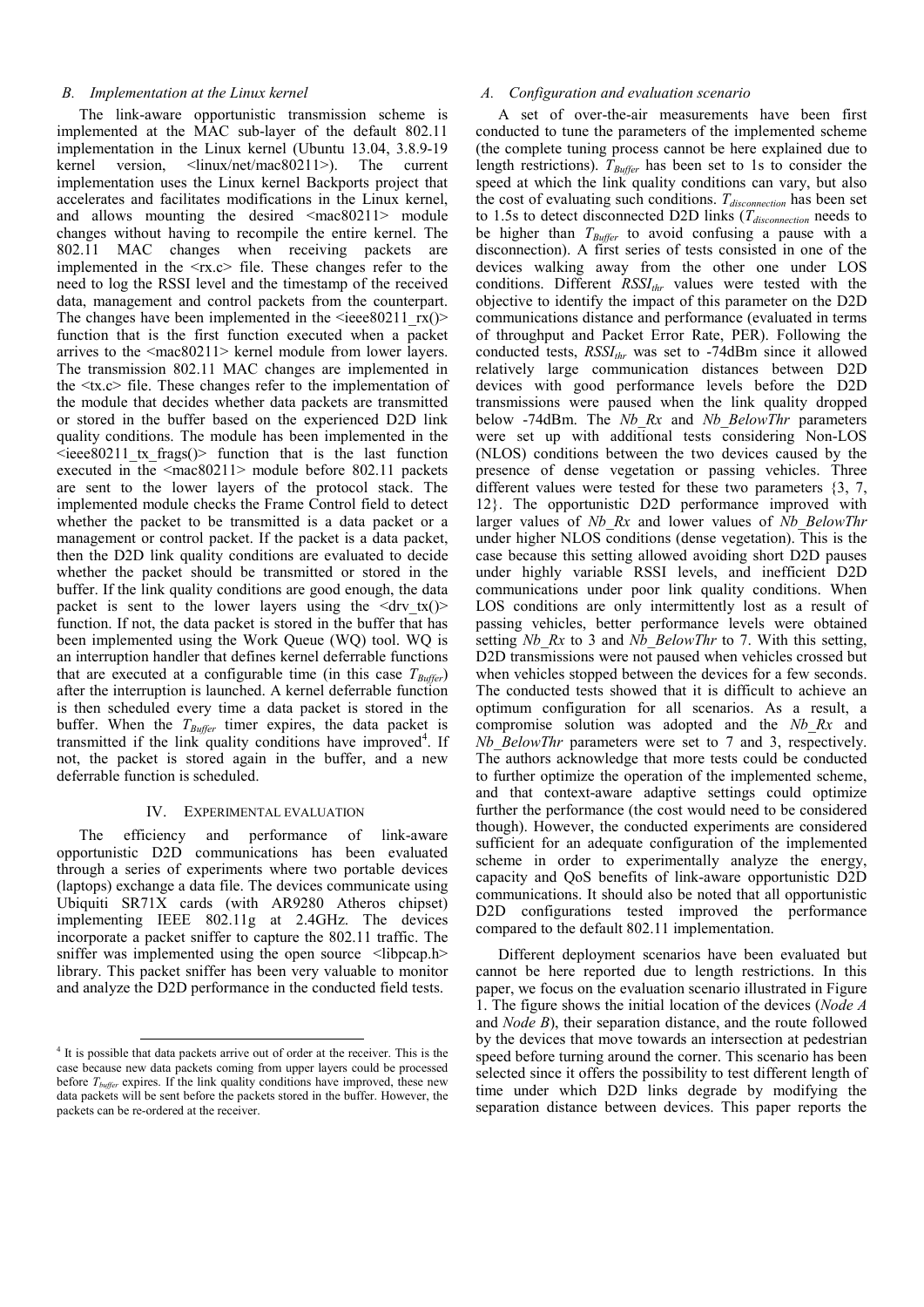experimental tests conducted with separation distances between devices of 30m and 50m (such distances are approximately maintained during their route). At the beginning of each test, both devices are placed under LOS conditions to each other. An ad-hoc network is established between them, and a file transfer is launched using the UDPcast application. The nodes start moving and the LOS conditions are maintained until *Node A* turns around the corner. NLOS conditions are then experienced until *Node B* turns also around the corner. The considered distances between devices allow then studying the impact of different transmission times under NLOS conditions on the D2D performance. The tests finish when a 25Mbytes file is completely transmitted from *Node B* to *Node*  $A^5$ . The selected file size ensures that the D2D transmissions finish after the two devices turn the intersection corner.



Figure 1. Evaluation environment.

## *B. Energy efficiency*

The implemented opportunistic transmission scheme has been designed to avoid unnecessary and inefficient D2D transmissions when the link quality degrades. Such degradation would result in high energy consumption levels since many packets can be received with error or transmitted with low-throughput transmission modes. This can be avoided by postponing the transmissions until better link quality conditions are experienced. The energy-efficiency benefits that can be achieved by exploiting opportunistic D2D communications are here analyzed by means of the total number of radio packets transmitted between Nodes *B* and *A* to transfer the 25Mbytes file. The total number of radio packets includes retransmissions. Figure 2.a shows the average total number of transmitted packets to transfer the 25Mbytes file. Results are presented for the default 802.11 Linux implementation (*Default*), and for the modified one that includes the designed link-aware opportunistic transmission scheme (*Opportunistic*). The results reported in Figure 2.a show that the *Opportunistic* approach can reduce the total number of transmitted packets by 27% and 21% compared to the *Default* one when the distance between the nodes is 30m and 50m, respectively. The reduction is smaller in the 50m case as the link quality degrades with the D2D distance and more robust transmission modes are used. The benefit obtained with the opportunistic scheme is due to a lower number of retransmitted packets since the 25Mbytes file is fragmented into 802.11 radio packets of approximately 1500bytes in the two configurations. This trend is observed in Figure 2.b that depicts the ratio of retransmitted packets per effective transmission time or airtime. The airtime represents the effective time that the radio channel is actually used during a D2D transmission (including the time needed for retransmissions). The airtime considers the time required for sending data packets that depends on the packet's length, the employed transmission mode, and the standard-based inter frame spaces and contention time (SIFS, DIFS, ACK time and congestion window) [3]. In this case, Figure 2.b shows that the differences between the *Opportunistic* and *Default* implementations increase to 70% and 43%, which clearly demonstrates how link-aware opportunistic schemes can significantly improve the energy-efficiency of D2D communications by avoiding inefficient transmissions.



#### *C. Capacity*

Reducing unnecessary or inefficient radio transmissions can also reduce the channel occupancy, and hence improve the capacity through spectrum reuse. The channel occupancy has been measured in the conducted field experiments by means of the airtime metric. Figure 3.a depicts the average airtime measured during the transmission of the complete 25Mbytes files with distances between the devices equal to 30m and 50m. The depicted results show that the use of opportunistic schemes in D2D communications can reduce the channel occupancy or airtime by approximately 30% when the distance between the devices is equal to 30m. When the distance increases, worse link quality conditions are experienced and more robust transmission modes are employed<sup>6</sup>. This results in an increase of the channel occupancy or airtime, although the benefits of the *Opportunistic* configuration with respect to the *Default* one are maintained. Figure 3.a shows that the use of the opportunistic scheme reduces the D2D airtime by scheduling the transmissions under good link quality conditions. It is important highlighting that this is done without increasing the end-to-end transmission time for the evaluated scenario. In fact, the *Opportunistic* configuration reduces the time needed to completely transmit the 25Mbytes file from *Node B* to *Node A*. While the *Default* implementation required 56.8 seconds to transmit the file when the distance between the nodes was equal to 30m, this value decreased to 55.8 seconds when using the implemented *Opportunistic* scheme. When the distance between nodes was equal to 50m, the *Default* implementation required 82.3 seconds to complete the transmission, and the *Opportunistic* implementation only 75.8 seconds.

The results shown in Figure 3.a correspond to the average airtime measured during the transmission of the complete

 <sup>5</sup> With a distance of 30m, the tests last on average approx. 56 seconds with NLOS conditions experienced during approx. 21 seconds. These average values change to 80 and 35 seconds respectively with a distance of 50m.

 <sup>6</sup> The *Opportunistic* scheme transmitted 34.3% of the packets using the 54Mbps data rate transmission mode when the distance was equal to 30m. This percentage was reduced to 14.6% with a distance of 50m.